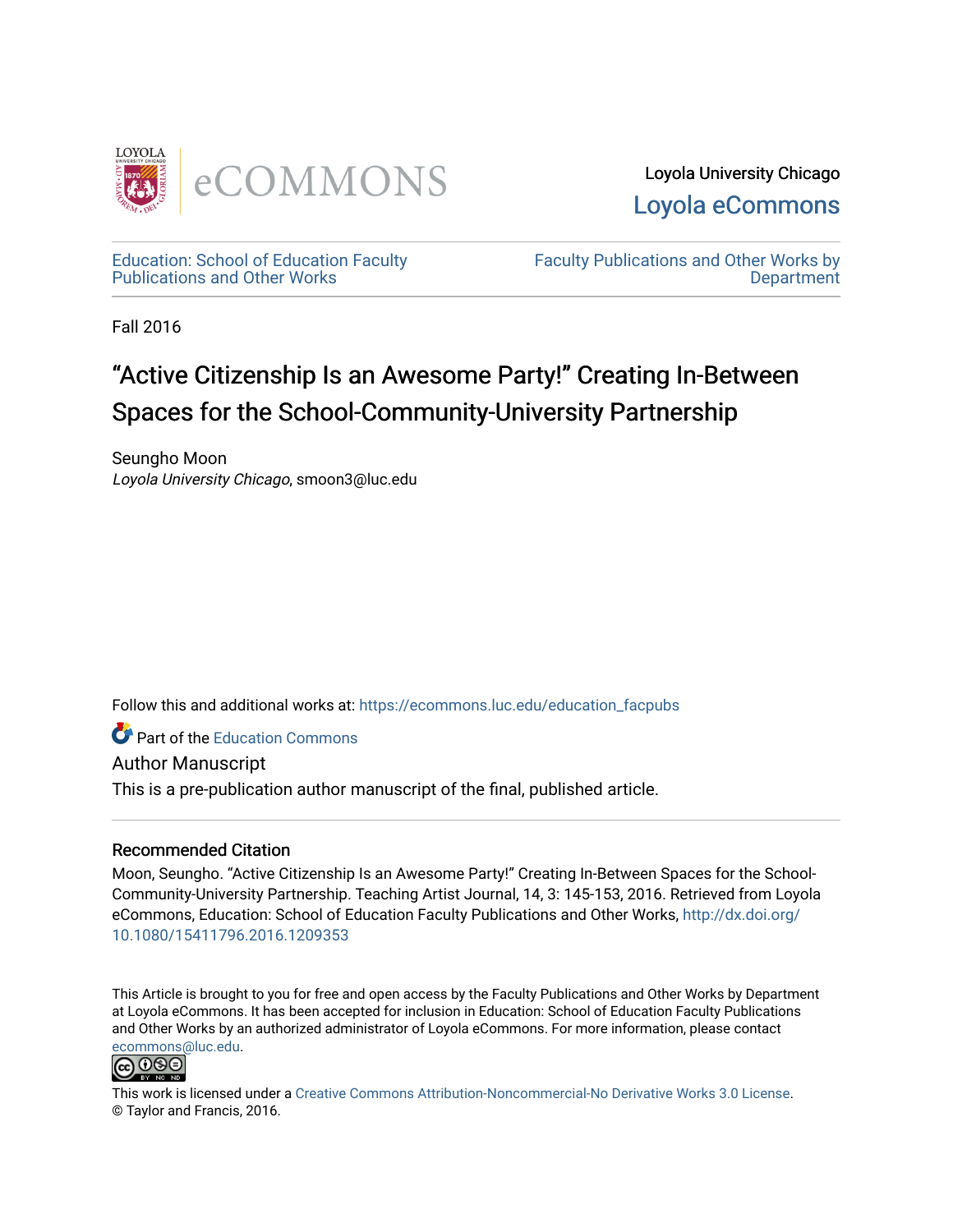# **"Active Citizenship is an Awesome Party!"**

#### **Creating In-Between Spaces for the School-Community-University Partnership**

"I am so nervous!" Erica<sup>1</sup> shares her anxiety while practicing a small group dance. Only twenty minutes left until she will be on the stage with her friends for the community night. "Active citizenship is an awesome party/Citizens join together/ Citizens help each other/…/Citizens make a dance/Out of chaos in our community/We make an agreement/Out of multiple ideas/When citizen make an agreement/Then they make chaos/An agreement of creating a welcoming community." At the other side of the auditorium, Daniella is practicing her poetry about active citizenship with the help of a poet. With big smiles on their faces, community members explore the auditorium decorated with children's clay art of pinch pot cups, plates, Empanadas, wind chimes, and balls. Sean, the project director, announces the beginning of the community night and almost 90 participants are excited to enjoy children's dance performance and their reading out of poetry.

#### [Insert Image 1: dance preparation]

#### **The ARtS Initiative: Imagining Active Citizenship though Art**

In a partnership among teaching artists (TAs), teachers, and university faculty, the above format of community night is not uncommon. TAs and teachers co-teach artistic skills through afterschool program and children perform their learning in front of the audience. In the case of the ARtS (Aesthetic, Reflexive thoughts,  $\&$  Sharing) initiative,  $4^{th}$ ,  $5^{th}$ , and  $6^{th}$  graders in neighborhood schools demonstrate their artistic skills of dance, poetry, and clay art in front of their families, teachers, and community members. Typically, the ARtS initiative revisited art and

 $<sup>1</sup>$  All names are pseudonyms</sup>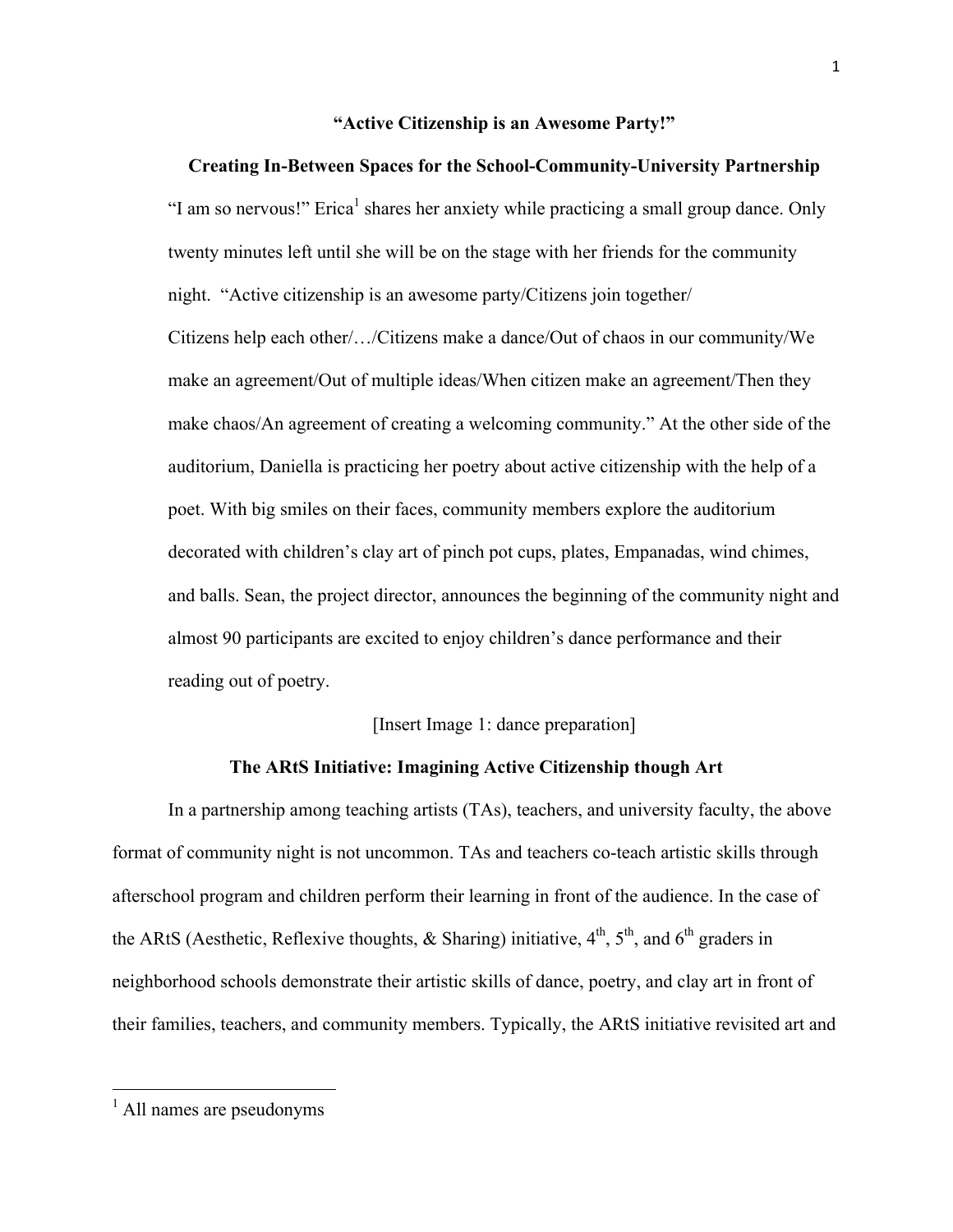the aesthetic, unquantifiable experience of imagining different communities to a pluralistic society. Art-based afterschool programs used to teach artistic skills by creating diverse, beautiful artifacts. In addition to the community need for teaching artistic skills, the ARtS initiative team designed a different role of art that advances democratic citizenship in the process of sustaining a healthy, supporting community. Pedagogically, the ARtS initiative team intended to promote children's imagination and to allow them to see the world in ways other than it may first appear to them. This openness towards possibility is a means to release the social imagination that is conceivable only if children are open to new ideas and are willing to share and revisit their existing values (Greene, 1995). the team added sufficient reflection and sharing time about the process and intention of making artifacts during the project. Children exchanged their lived, aesthetic experience in an open-ended way. The team creatively infused the difficult, abstract concept of active citizenship through the use of vivid metaphors, personal experience in making clay art, and by using bodily movement in small and large group activities during a 9-week after school program. I, as university faculty, initiated the project with financial and research support from a local art agency and his own university. The local art agency helped recruit TAs via its ListServe list. Urban Education Center at the University provided the list of schools needing the most, urgent support for art education. Community school coordinators and art teachers distributed information about this program and communicated with families to enroll children. Grounded in this infrastructure of partnership, the ARtS initiative was launched in the two school sites and a school auditorium.

This project started from my research question: how to promote social justice through art when the current test-driven learning environment limit the opportunities for open-ended inquiry and community engagement. Another major interest is related to creating and sustaining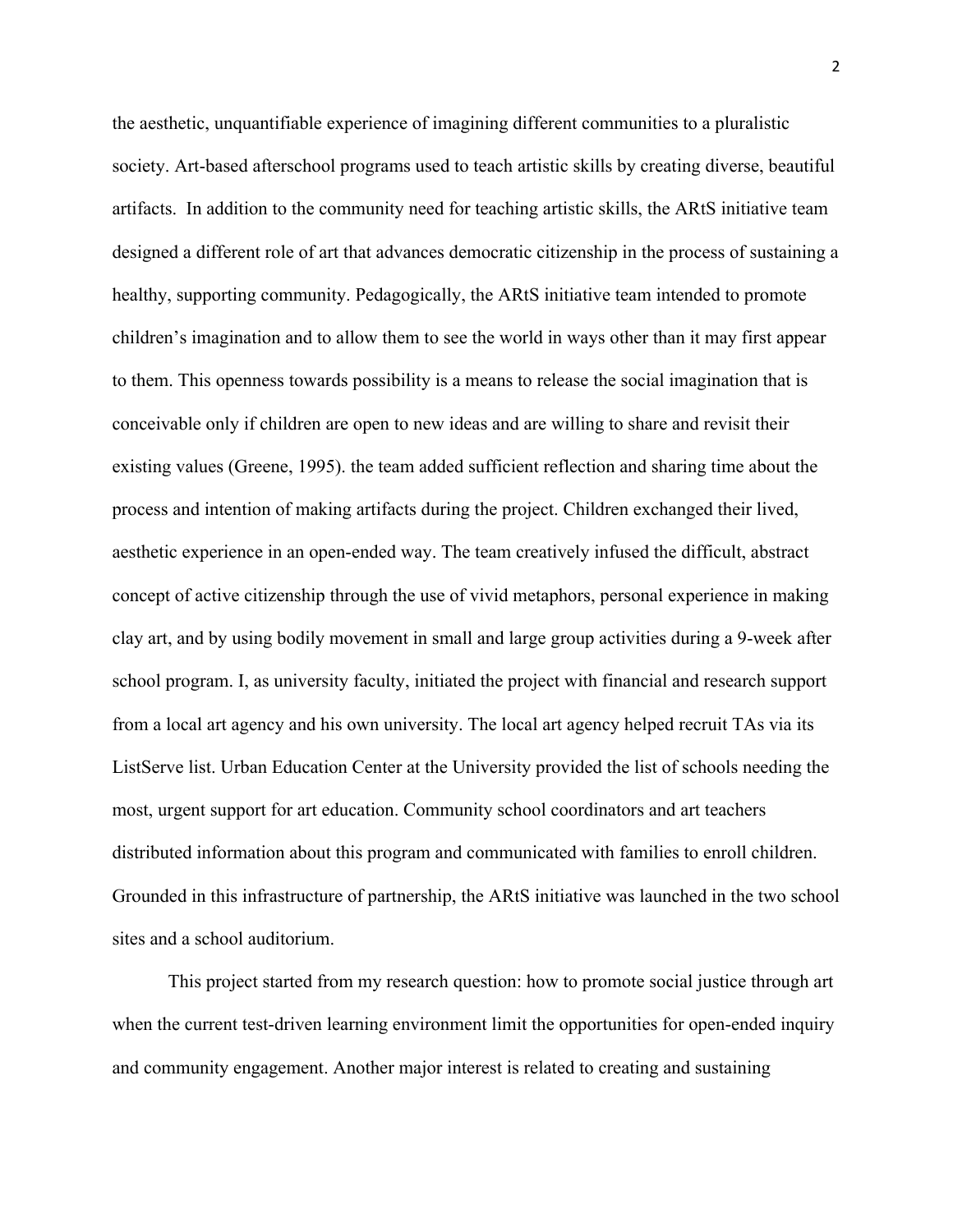supportive partnership among schools, community, and TAs. The supportive partnership is the key element for successful program implementation (Catapano & Gray, 2010). Literature has suggested strategies for advancing a constructive partnership between TAs and teachers. They include recognizing challenges in partnership, developing a common language for communication, sharing expertise, and respecting the "other" during the collaborative project (Burnaford, 2003; Lee, 2013; Wasserman, 2003). This paper presents the ways in which children develop a sense of constructive community and active citizenship through a collaborative partnership. Vivid descriptions of teaching-learning process will provide pedagogical implications when TAs and art educators collaboratively develop and implement an equityoriented art education. I suggest pedagogical suggestions to develop equity-oriented inquiry through art, supported by more mutually beneficial relationship among partners.

### **Creating and Working through In-between Spaces**

As a cultural geographer, Edward Soja (1996) articulates an in-between space, aka Thirdspace, imaging possibility going beyond an either-or binary. In in-between spaces, "[e]verything comes together in Thirdspace:…the real and the imagined, the knowable and the unimaginable, the repetitive and the differential…everyday life and unending history. Anything that fragments Thirdspace into separate specialized knowledges or exclusive domains destroys its meaning and openness (Soja, 1996, pp. 56-57). In this liminal space, conventional binary divisions are revisited and thus new ways of thinking emerge. I apply this notion of in-between space in designing and implementing the ARtS initiative as part of a university-schoolcommunity partnership. In this section, I examine in-between spaces that TA and educators rethink the meaning of art-based inquiry: (a) Skill, outcome based vs. reflection, process based,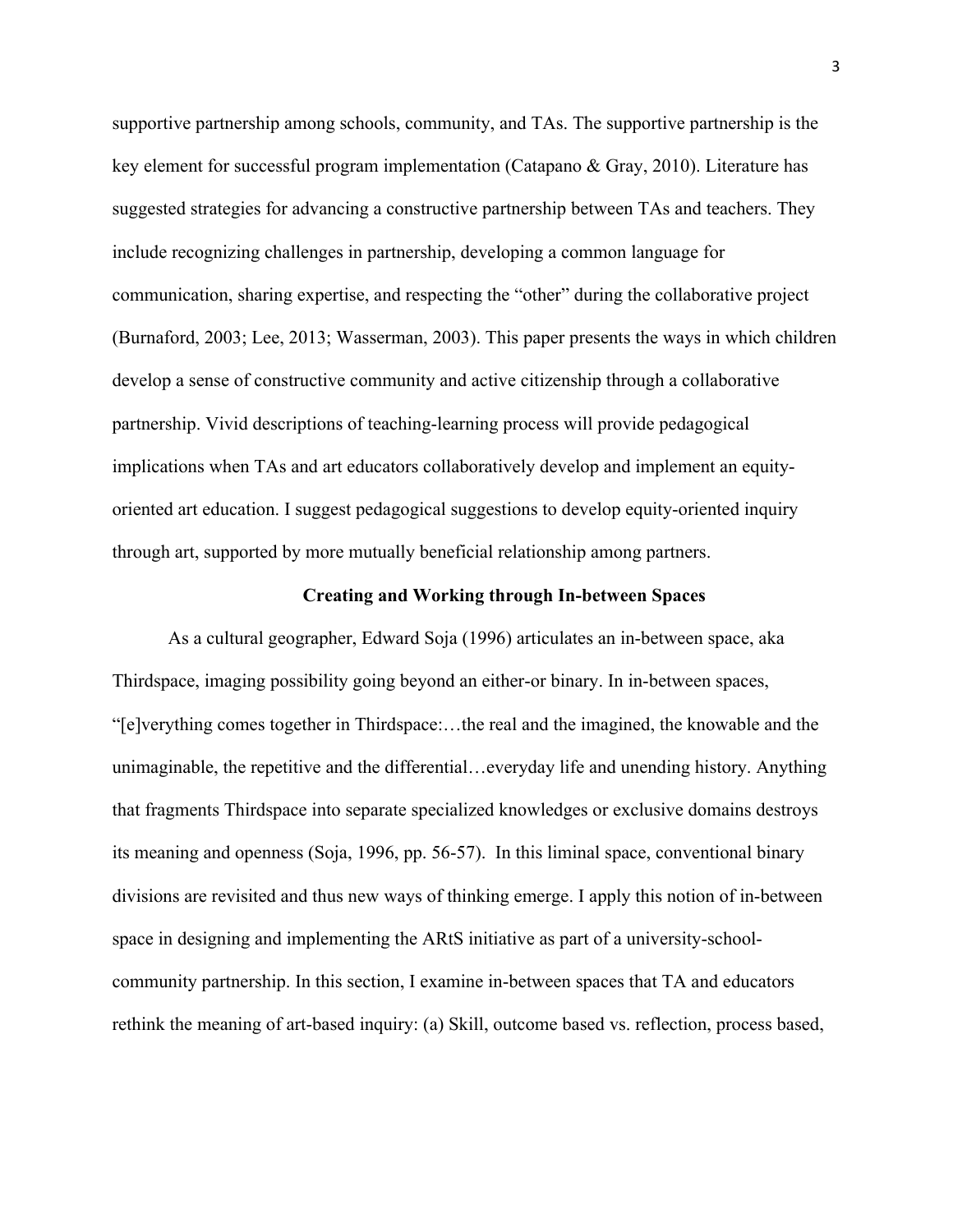(b) "packaged" curriculum vs. curriculum in the making, and (c) citizenship for the future vs. citizenship here and now.

#### *Skill, outcome based vs. reflection, process based*

During our initial curriculum develop hours, all TAs showed their concerns about completing the project within 6 hours. Mainly because of the limited funding, the ARtS team should develop afterschool activities in a 9-week format. It composed of biweekly sessions (3:30-4:30 pm on Tuesday and Thursday; 60 minutes per section). Each art genre was covered during a 3-week period. A total of 18 sessions were provided for children, and a community night was the finale of the program by displaying children's artwork and celebrating their achievement with the community members. Chloe, a dancer, concerned the most. She could not teach a mastery level of performance within 6 hours. While fully acknowledging the dilemmas, the team spent a good amount of time to share the purpose of running this aesthetic-infused afterschool program. Sean highlighted the ways in which children consider democratic values while working on art projects. The team did not lower down the expectation of teaching a high artistic skill. Yet, we focused on reflecting children's thoughts regarding democratic citizenship and community.

Coping with the challenges of the limited time, the ARtS team invented a different format of dance performance during the community night. The team decided to elaborate the process of choreographing and children's thoughts about their performance. The ARtS team has videotaped multiple moments that children were learning locomotions, level changes, and repetitions during dance activities. The audience was able to see individual, small group, and whole group performance and participated in the learning process indirectly. Below is the vignette of dance performance during the community night. The ARtS children lined up on the stage to share their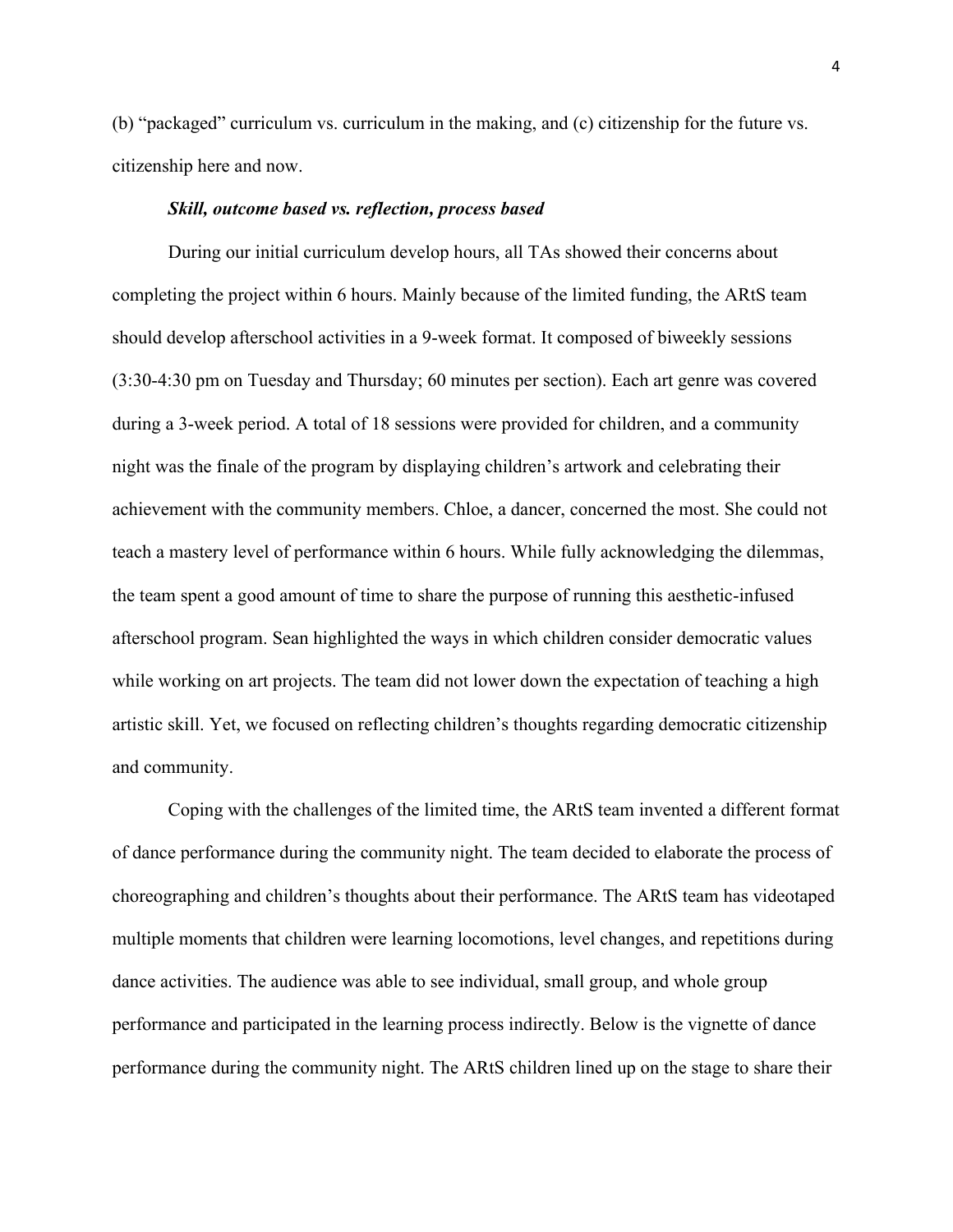dance performance on their concept of active citizenship individually and collaboratively. The dance performance started from Chloe's explanation of the overarching inquiry question—that is, how to represent active citizenship with movement. Followed by Chloe's introduction, children took turns to represent their gestures. Erica bended down and made a circle gesture with hands in the air. Sue sat down and pretended to grab something with both hands. Paige moved both hands in the air as if catching something. Gia created a large circle with both hands in the air. Betty crossed hands in front making an x shape. At the end, the dancer, Chloe, added anecdotes of each movement. Chloe articulated the process to develop each gesture during the dance activities.

Chloe: When we had trouble trying to think about [active citizenship], one child said, "Well I don't know what a gesture is for active citizenship." I said, "Okay, describe active citizenship" Then I got really quiet and I watched. And what she did was "well it's like you know you bring people up and put them in your heart." But she didn't even realize she was doing the gesture. So I said "a-ha, authentic gesture!" So that's how these [gestures] happened; it was just through conversation and watching and trying to pull out the authentic gestures that just naturally happen when you talk about a certain subject.

After sharing this background information of gestures, Chloe and Sean approached to each child and let them perform again with their gestures. Chloe visited each child's gesture and interpreted the meaning of them with the help of children's explanation. The gestures represented a heart for sharing, a pride for school community by representing a school mascot, cougar, shaking hands, and celebrating collaboration with sparkles. Drawing on this articulation, Chloe explained the major artistic skills that children incorporated into their movement, including locomotion, repetition, and level change. While combining both performance and learning progress, the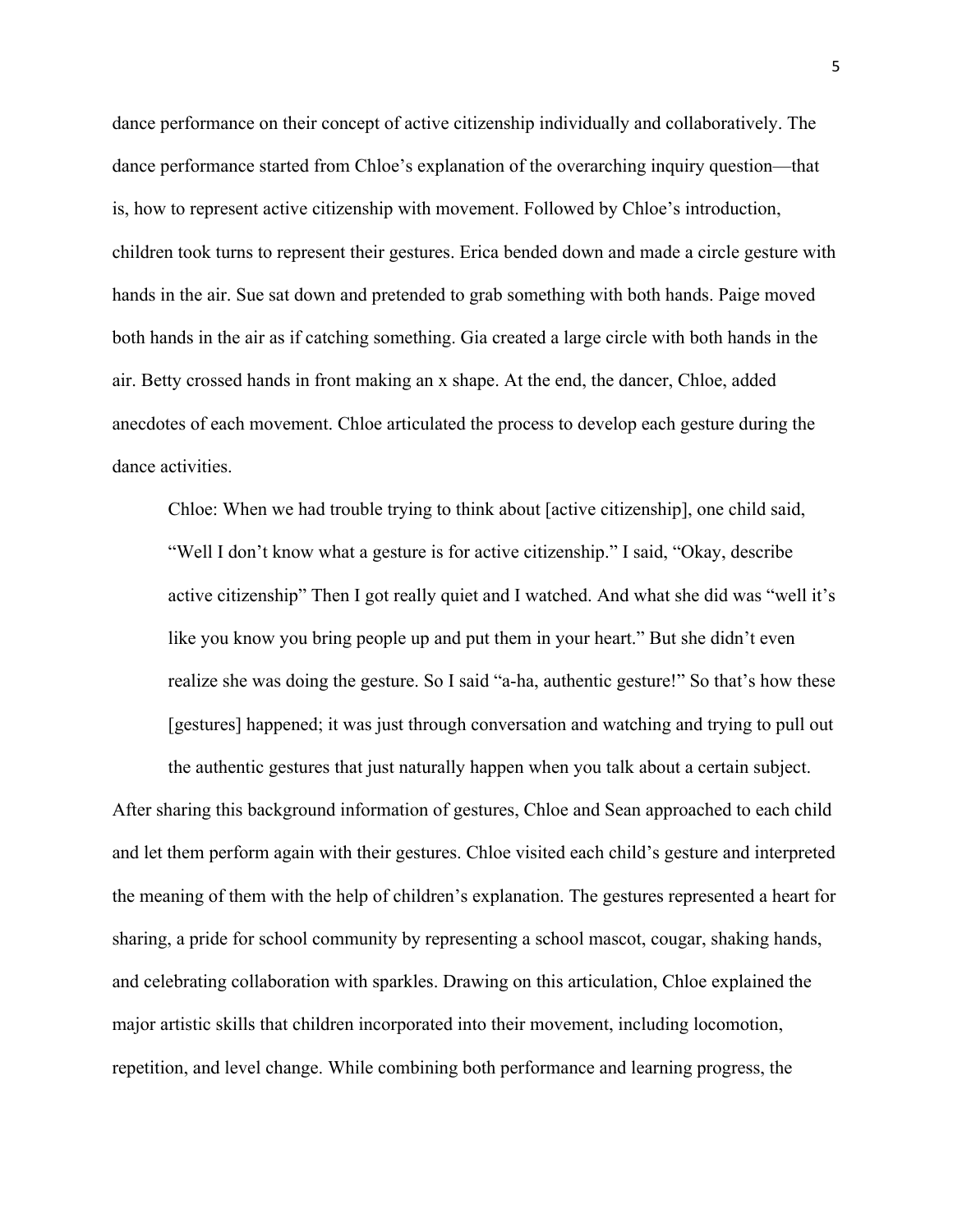dancer and children reduced the pressure and anxiety of performing dances as a fixed format. Furthermore, showing the progress of learning was a big turning point to interact with parents and community members. The ARtS team revisited the value of process and effort when educational success is limited to outcomes measured by standardized test scores. During this sharing process of children's aesthetic experience, we defined learning from a different angle namely, open-ended inquiry through art has a crucial value in learning.

#### *Ready-made curriculum vs. curriculum in the making,*

The partnership among TAs and teachers provided a great opportunity to improvise curriculum depending on children's learning progress and time management. Although the ARtS was run with the format of afterschool program, the team designed established goals informed by disciplinary standards. For example, in poetry writing, we articulated an English Language Arts standard of identifying how art is used to inform or change beliefs, values, or behaviors of an individual or society. A university professor, Sean, organized six hours professional development throughout the project for TAs and teachers in order to articulate the philosophy of the ARtS as well as to collaboratively develop curriculum. The team had great discussion during PD in regards to understanding children's backgrounds, incorporating children's culture in art activities, and sharing ideas about transdisciplinary curriculum activities among clay art, dance, and poetry.

The team, most notably, discussed the importance of valuing cultural assets in that the two elementary schools were ethnically and racially affluent communities (i.e., 98% and 59% students of color). Incorporating funds of knowledge in class activities was one of the key success points in our effective teaching (Gonzalez, Moll, & Amanti, 2005). During professional development, the team discussed the ways in which we could interweave Hispanic culture with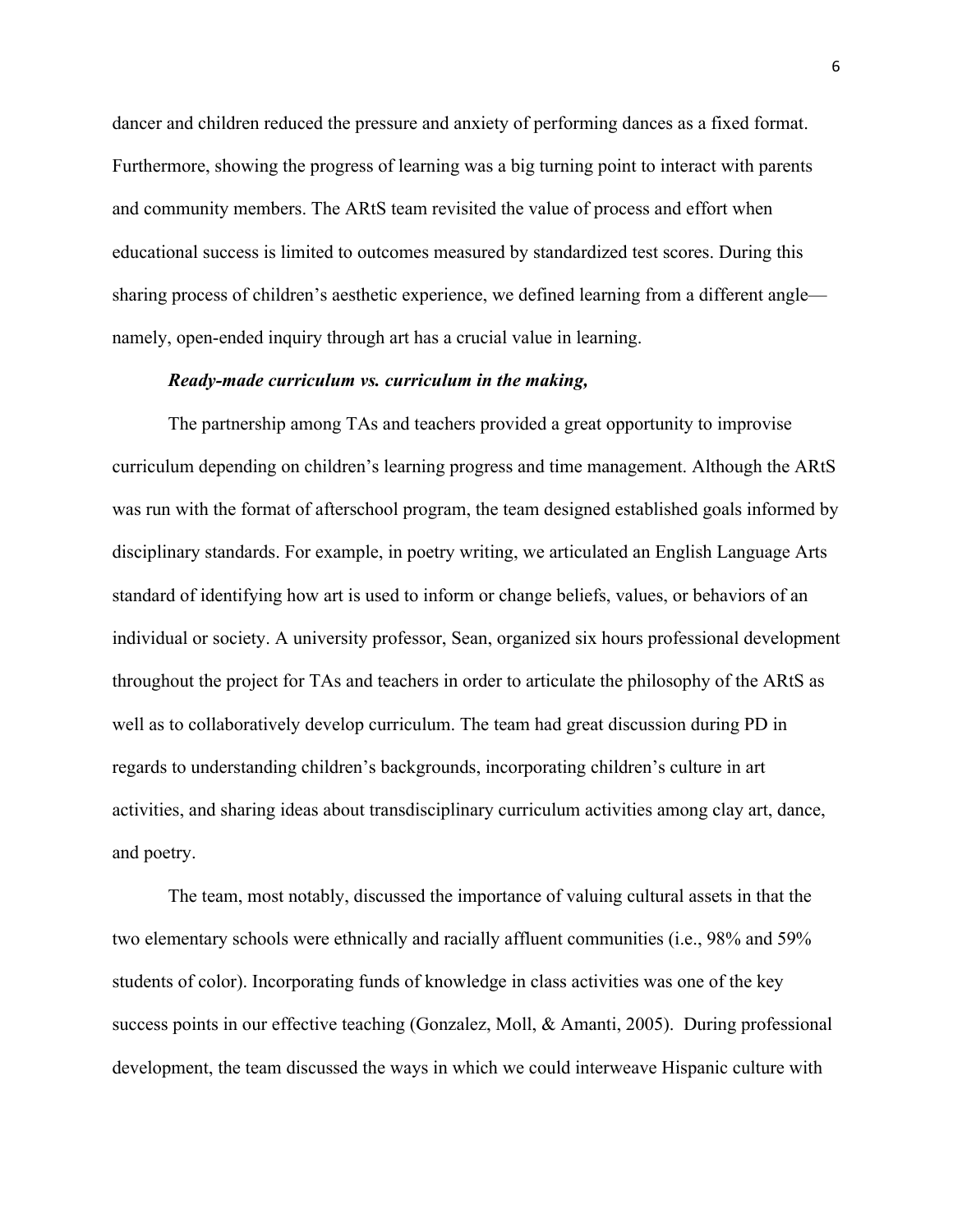making pottery and deciding the themes of artifacts. Artists and teachers figured out that a small group activity would encourage students to participate actively while minimizing peer pressure. Also, we decided to create a musical instrument that looks like an empanada out of clay. Owing to this collaboration among TAs and teachers, we witness that children combined their activity with actual lived experience. During the empanada activity, a couple of students refers to their experience with clay and tortilla dough.

Sean (Professor): So what does the clay feel like?

Angelica: mushy

Rachael (Clay artist): At first the clay was really hard and square, but now that it is in a circle it is feeling softer.

Erica: It is like tortilla dough.

Rachael: Exactly, but it is a little firmer than tortilla dough isn't it?

Erica: My grandma, she makes the tortillas from Mexico and they are good.

[Insert Image 2: clay art]

The ARtS initiative was open to curriculum as the activities move on. Right before and after the class activity, professor, classroom teacher, and TAs briefly revisited their activity of the day and consider the optimal way to facilitate children's learning. Sean and Chloe reflected on the goal of the ARtS and checked in the progress of children's learning during dance activities.

Sean: Opening possibilities in education is the purpose of art, right? We try to open possibilities not closing our imagination. That's what I push hard for this curriculum development. What if we forget about the fixed lesson plan and see how kids are really enjoying the process? Then kids really appreciate other person's opinion.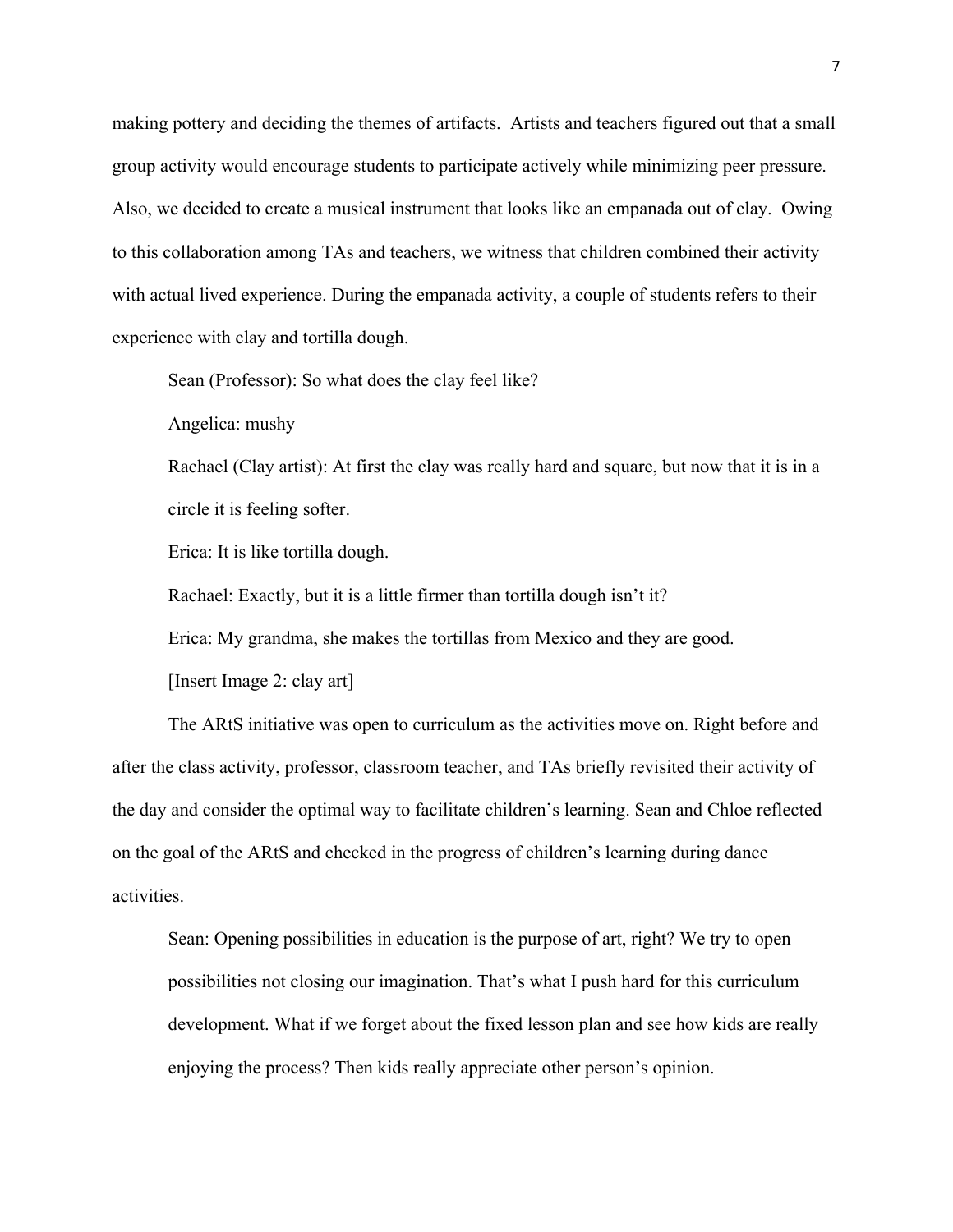Chloe: Right. Yes!

Sean: I hope that you are okay with this kind of flexibility.

Chloe: I love it. I love it. This is wonderful…I think we've changed what we're planning on doing [in both schools], based on where the lesson was going. We change the activities, not change the objectives.

Sean: We have a very clear goal of how to address the issue of community and active citizenship. It's premade as you mentioned … somewhat fixed objectives, right? Chloe: Yes, but how to get there can be open…

This conversation articulates the importance of being "flexible" in curriculum development—that is curriculum in-the-making (Miller, 2005). I highlight the importance of open-endedness of curriculum development in the standardized curriculum movement. Teacher and TA professionalism are diminished within the culture of "package-curriculum." Within this culture, TAs and teachers become the consumers of "ready" made packets to them rather than they take professional roles in designing curriculum for children. The ARtS initiative worked through these tensions of standardized movement in learning and emphasizing teaching artist professionalism in developing curriculum.

## *Citizenship for the future vs. citizenship here and now*

The traditional civic education in social studies highlights governance, civic responsibilities, and civic rights. The ARtS initiative created a space to discuss active citizenship and community founded upon sharing multiple perspectives and visualizing unimagined space in thinking about active citizenship and community. Throughout the activities of poetry, clay art, and dancing, the children released their imagination about community and active citizenship within the community. During the poetry class, for example, children expressed their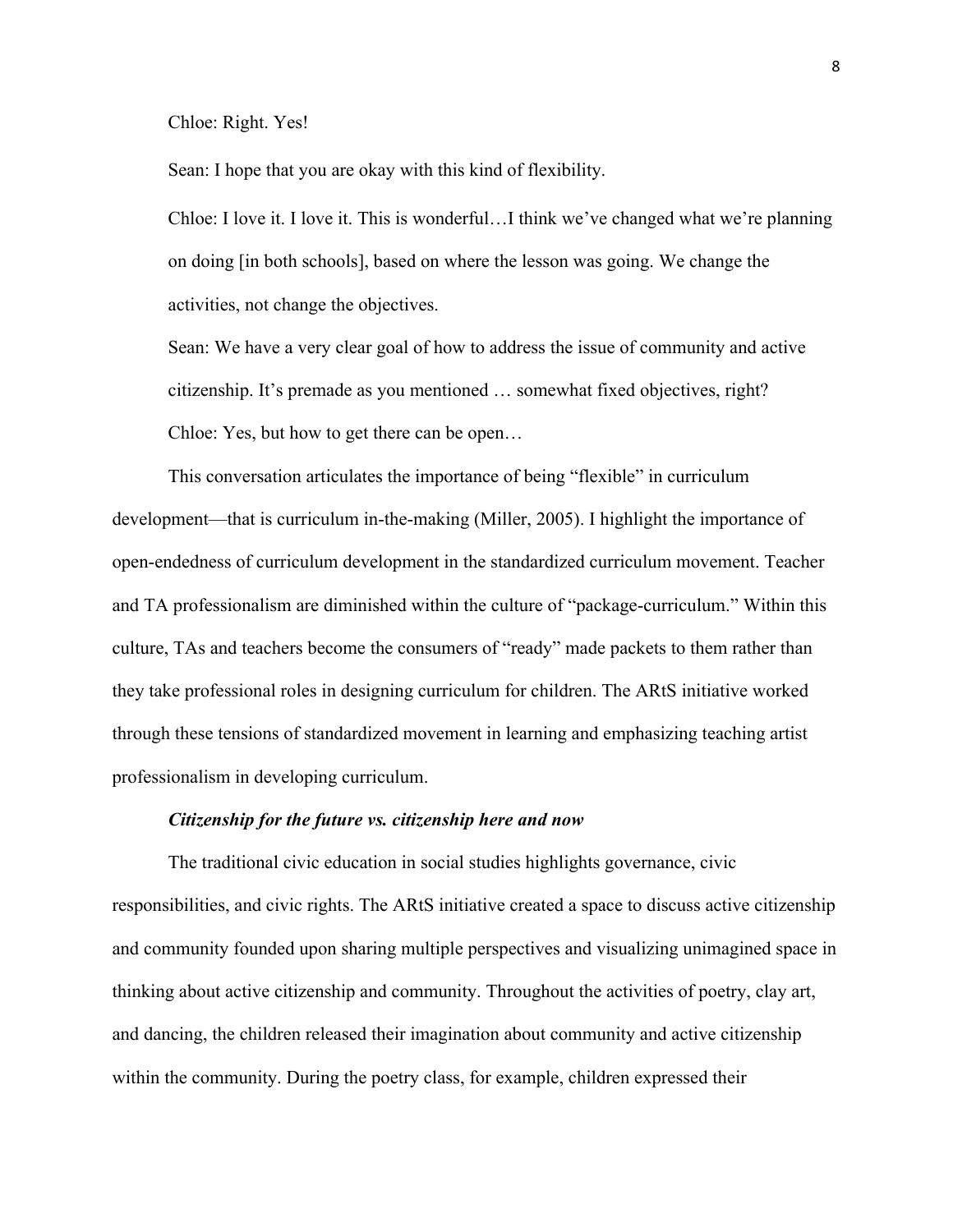understanding of active citizenship with the metaphors of a tree, an awesome party, a summer school, and a nutrition to care for the community. I use Daniella's poetry "Active Citizenship is an Awesome Party!" as the process in which children wrote poetry with the support of a TA, a teacher, and a professor.

Some children, including Daniella, know well about a poem yet they have not actually written any poem with their choice. The pressure of keeping the rhyme and certain rules hindered them from being freely express their feelings and thoughts about ideas. Most notably, when the ARtS initiative requested write a poem with the theme of active citizenship within a community, children confronted with the "writer's block." When students did not feel comfortable about writing a poem, the team decided to have in-depth conversation with children. We put efforts to explain what a metaphor is from their perspectives. The below excerpt demonstrates the ways in which Daniella, a fifth grader, completes her poetry.

Daniella had difficulty in writing a poem, let alone being engaged in the activity. She is extremely active in sharing ideas. Children started the poetry activity from selecting relevant images from magazines and newspapers in order to conceptualize their understanding of active citizenship. Daniella completed her collage project as shown in Figure 3 [Insert Figure 3 here]. Based on Daniella's initial ideas, Christen, a teacher, and Sean facilitated Daniella to describe her ideas about active citizenship with metaphors. I share a brief snapshot about the process in which Daniella made a connection between active citizenship and awesome party.

Christen: When you think of active citizenship, what's the first thing that pops into your mind? There's no right or wrong answer. What's the first thing that popped up in your head?

Daniella: I don't know ... 'Active citizenship is a party' ... that's all I know.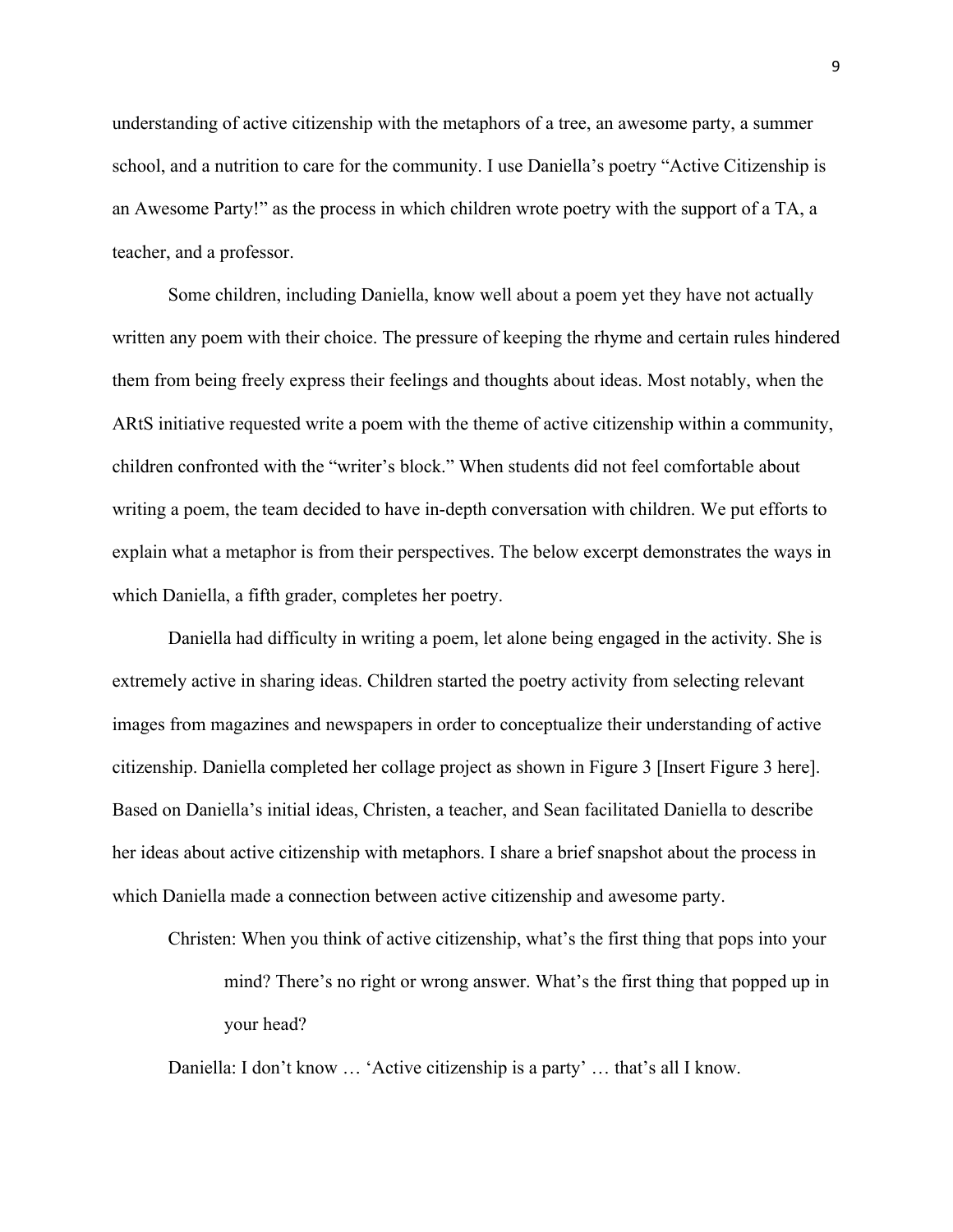Christen: OK, so elaborate on that. How is it a party?

Daniella: Because people are joined to go together, like that?

Sean: This is a great idea. I have a suggestion for you. Do you know what an adjective is? Daniella: I don't know.

Sean: Adjective is a word that decorates a noun. What is a noun?

Daniella: Person, place and thing.

Sean: Right. I can say…'a beautiful flower' … 'flower' is a noun and 'beautiful' is an adjective. You have a noun here, a 'party'. What kind of adjective do you want to include?

Daniella: Awesome?

Sean: Why is 'awesome party'? … I like that. 'Active citizenship is an awesome party.' Can you fill it out?

As seen in the conversation, the initial conversation started when Christen encouraged a brainstorm for writing down Daniella's images about active citizenship. Daniella created her collage project by listing some words, including "let's connect" and "the party ever about citizen." Sean and Christen supported Daniella to include more adjectives in her poetry and she included "awesome" is depicting her version of party. Daniella worked on this poetry for other two days with the support of poet, Christen, and Sean. After multiple revisions, she completed her poetry project.

Daniella successfully explicated her understanding of active citizenship with a fun, engaging metaphor, "an awesome party." Daniella provides the complicated dynamics in a community comprised of joy, agreement and disagreement, and even a chaos. Daniella provides the complicated dynamics in a community comprised of joy, agreement and disagreement, and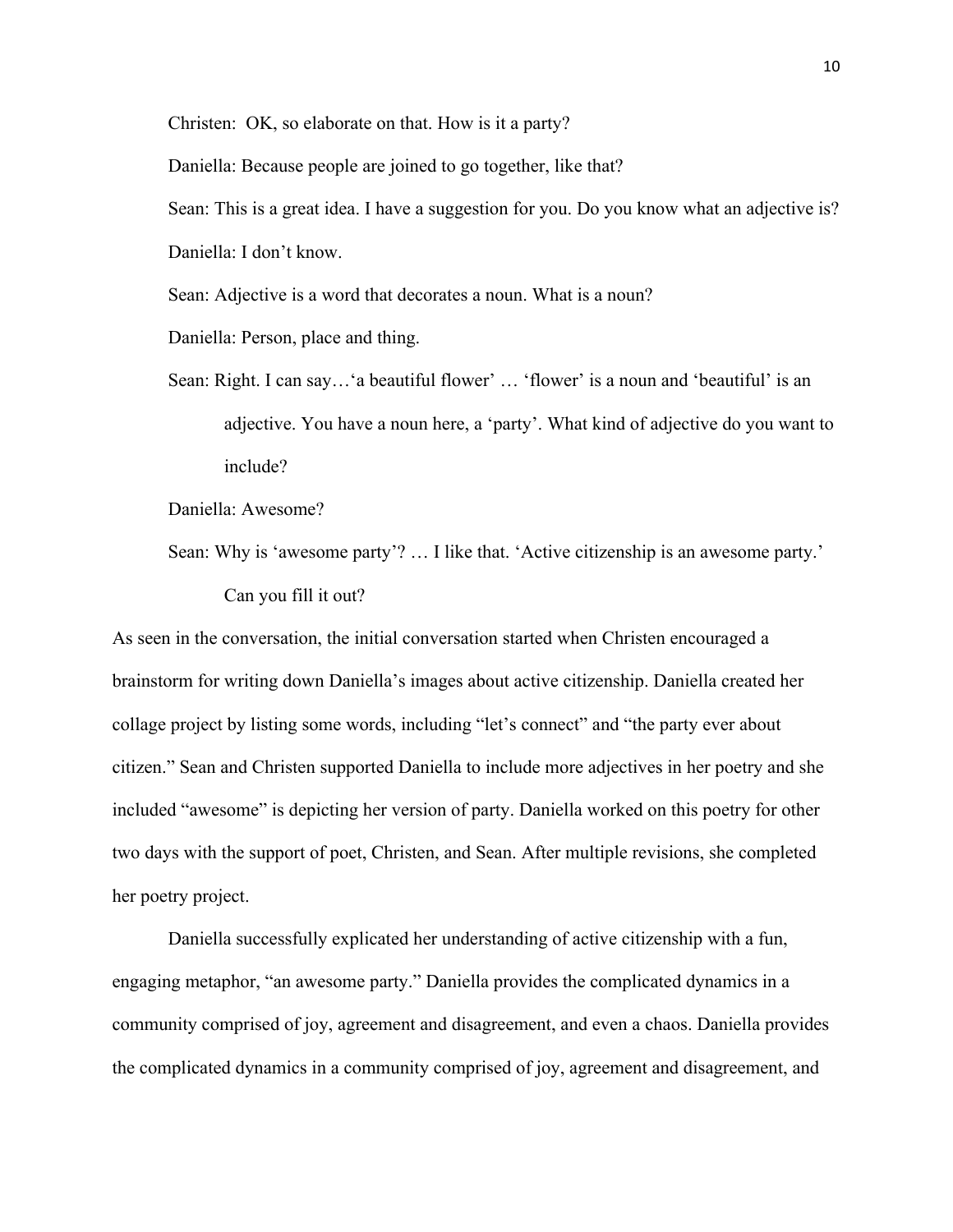even a chaos. Dewey (1929) constantly reminds of educators that education is not for the future but for the present. Children are not the target to educating for the future. Children's concern for here and now is invaluable in discussing the meaning of active citizenship. In a short poetry format, Daniella did her best to elaborate her immediate concerns in which she experience in her community, such as the homeless issue, arranging agreement, and inclusive, not exclusive, party for all citizens. Drawing from Deweyan philosophy, the ARtS initiative team listened carefully what children bring in classroom every day. The ARtS initiative provides the possibility to advance children's understanding of community and their roles in the community while reminding them of citizenship not distant from them but are very close to their daily lived experience. Children have explored innovative, engaging ways to interpret democratic citizenship through art.

#### *Towards Creating in-between Space in Art-based Inquiry*

"My favorite part of the entire project is that you can express your minds and feelings and no one will actually judge you. It's a really great program to actually get to know people and know how they think and how their minds actually set" (Alexa,  $5<sup>th</sup>$  grader).

At the end of the community night, the participants had chance to share their thoughts again about the process and the outcomes of the ARtS initiative. Alexa highlighted the value of accepting different ideas without judgement. Active citizenship is not far from children's daily experience. Respecting others is the starting point to consider what democratic citizenship means. Art activities and sufficient sharing time motivated children and TAs to keep openminded in dealing with diverse ideas. TAs and educators eagerly look for innovative, engaging curriculum and its implementation. Vivid examples of children learning in the paper provides pedagogical suggestions guided by major principles, including process-oriented, reflection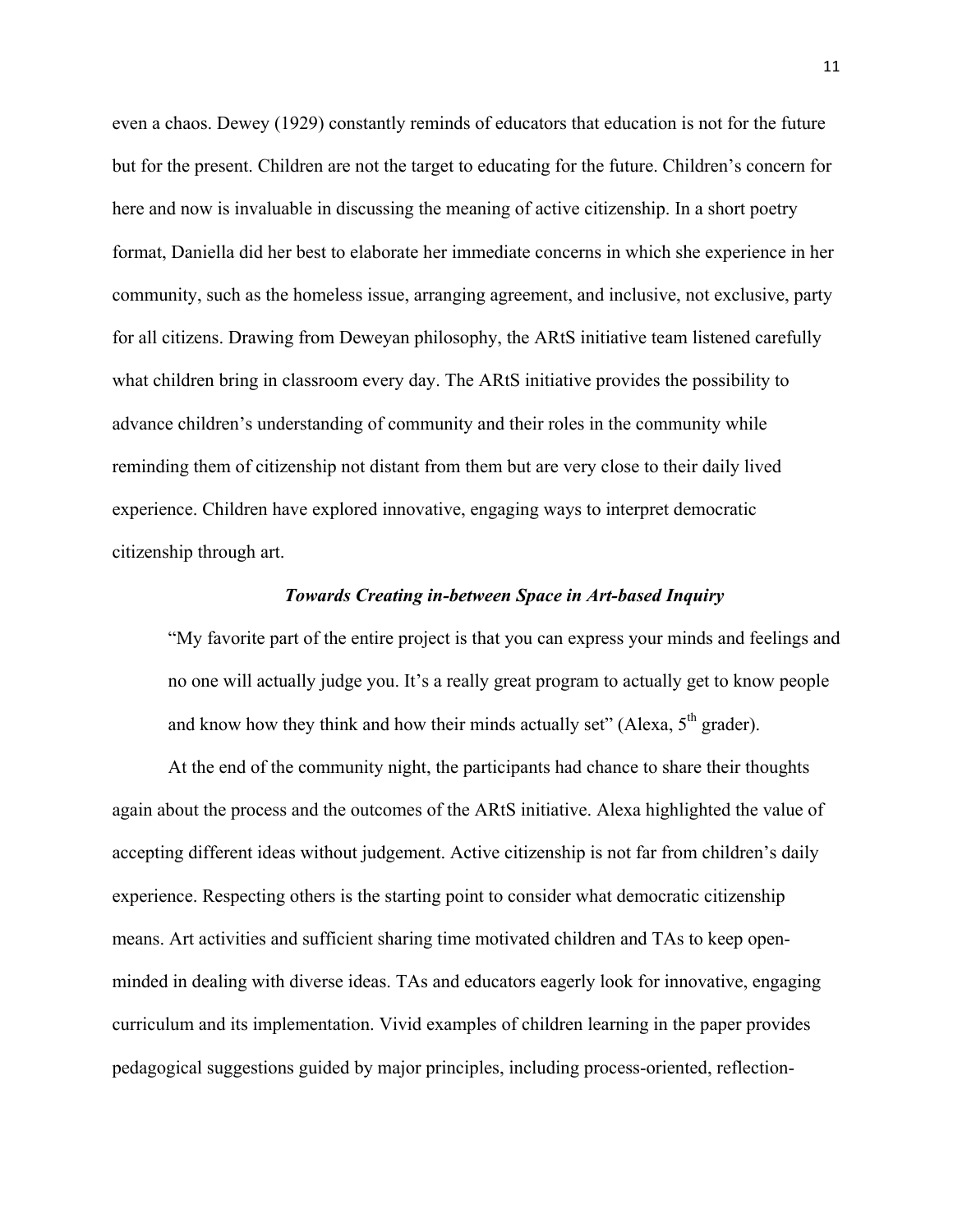based, and partnership of sharing. Greene (1995) passionately articulated the role of aesthetic experience as providing "opportunities for perspective, for perceiving alternative ways of transcending and of being in the world, for refusing the automatism" (p. 142). By sharing their aesthetic experience during the ARtS activities, children once again reject their taken-forgrantedness about "success" and "failure" controlled by the outcomes exclusively. They imagined other sides of realities in learning that the progress is highly appreciated in accepting multiple perspectives and recognizing diverse cultural standing points. I postulate that equityoriented pedagogy starts from this acceptance and respect about differences and the ARtS initiative created such space. Reflecting on this successful implementation of the ARtS, I suggest three important implementation for successful art-based inquiry.

(1) *Connecting art and aesthetic experience with equity issues*: The ARtS initiative demonstrated that art and aesthetic experience are salient pedagogical strategies in teaching equity in an urban context. Art is powerful to make children engage in learning. Art also enables children to perceive other people's lives from different angles that we are familiar or not familiar with. Art can be operated as the axis to explore the meaning of community, active citizenship, and equity. TAs, art educators, and community members are crucial resources to encourage conversation about these urgent issues. The current literature articulates that art provides crucial tools to examine the issues of equity, social justice, and community (Quinn, Ploof, & Hochtritt, 2012). By providing both theoretical and pedagogical strategies for an aesthetic-inspired afterschool program, the ARtS initiative provides the possibility not only to promote ownership of their learning in art, but also to visit the values of safe, supportive community and their active roles in the community.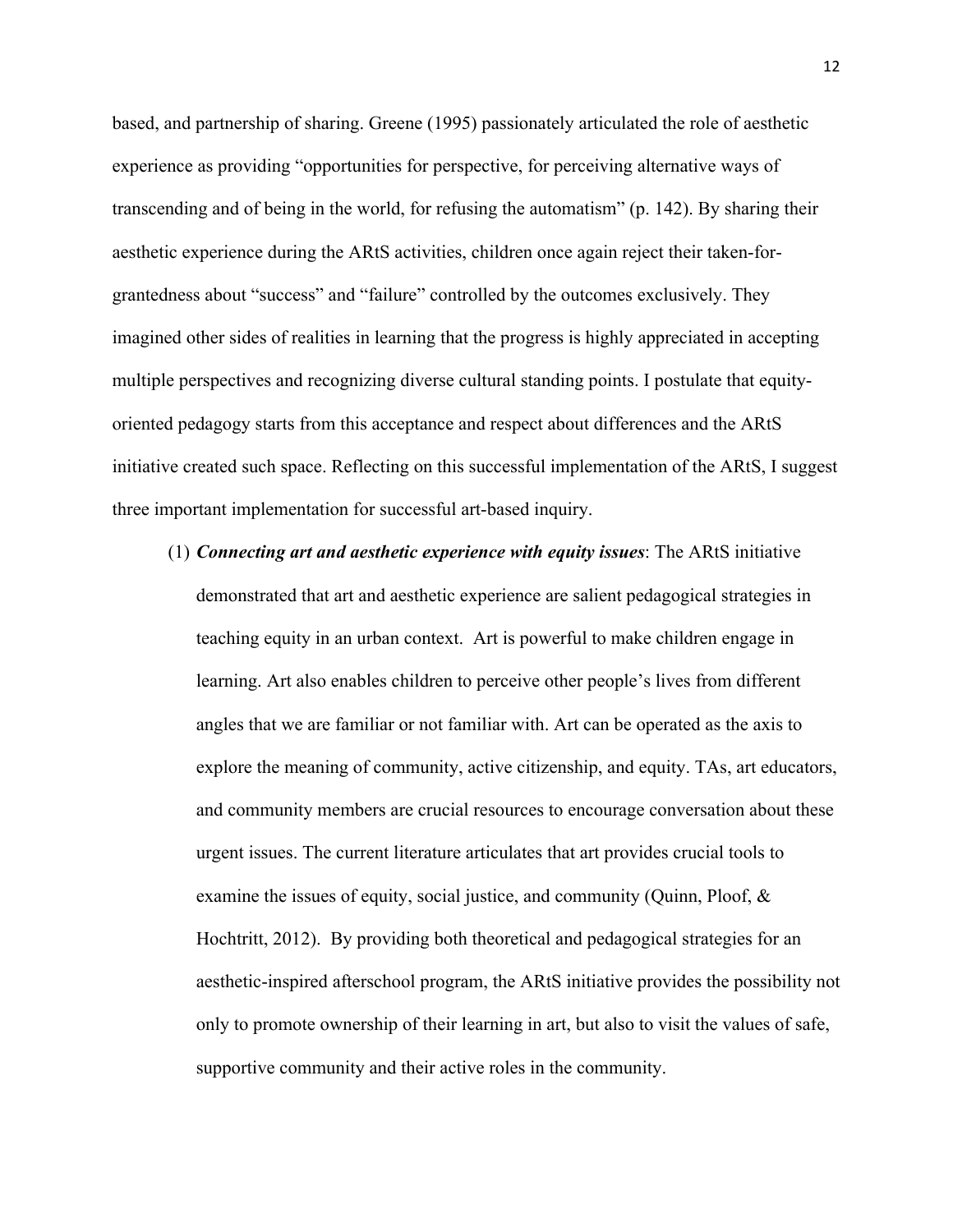- (2) *Developing a safe learning environment for sharing multiple perspectives:* During the project, TAs and educators highlighted the power of sharing children's reflexive thoughts, opening them to other individuals' different thoughts. The ARtS initiative created a safe and comfortable space for open-ended inquiry. The team reminded the children that there are no right or wrong answers in expressing their ideas. By sharing multiple perspectives, children were able to imagine a different community through the power of arts. As indicated earlier, Alexis values the ARtS as a safe net sharing her ideas without being judged. This open-ended inquiry offers opportunities to share different ideas drawing from different cultural standing points. Furthermore, within this safe learning environment, the ARtS children felt a sense of strong community through art in that everyone was welcome, and everyone honored all of their points of view (Shiller, 2013). Successful afterschool programs provide the opportunity for children really to enjoy their artifacts with their friends and families as "official" artists in a public space such as a local gallery.
- (3) *Creating common language for a university-school-community partnership:* I suggest to explore an in-between space where TAs, teachers, and other community members innovatively create to optimize children's learning experience. Lee (2013) argues that collaborative partnership between teachers and TAs actually underscore thinking process rather than concentrating on an end product. Influenced by Greene's philosophy, Burnaford (2003) suggests creating a common language between teachers and TAs for promoting a constructive partnership. During the ARtS initiative, the team created the common language for communication: namely, working "through" tensions. As Soja (1996)explicates, we imagine the alterative in-between space—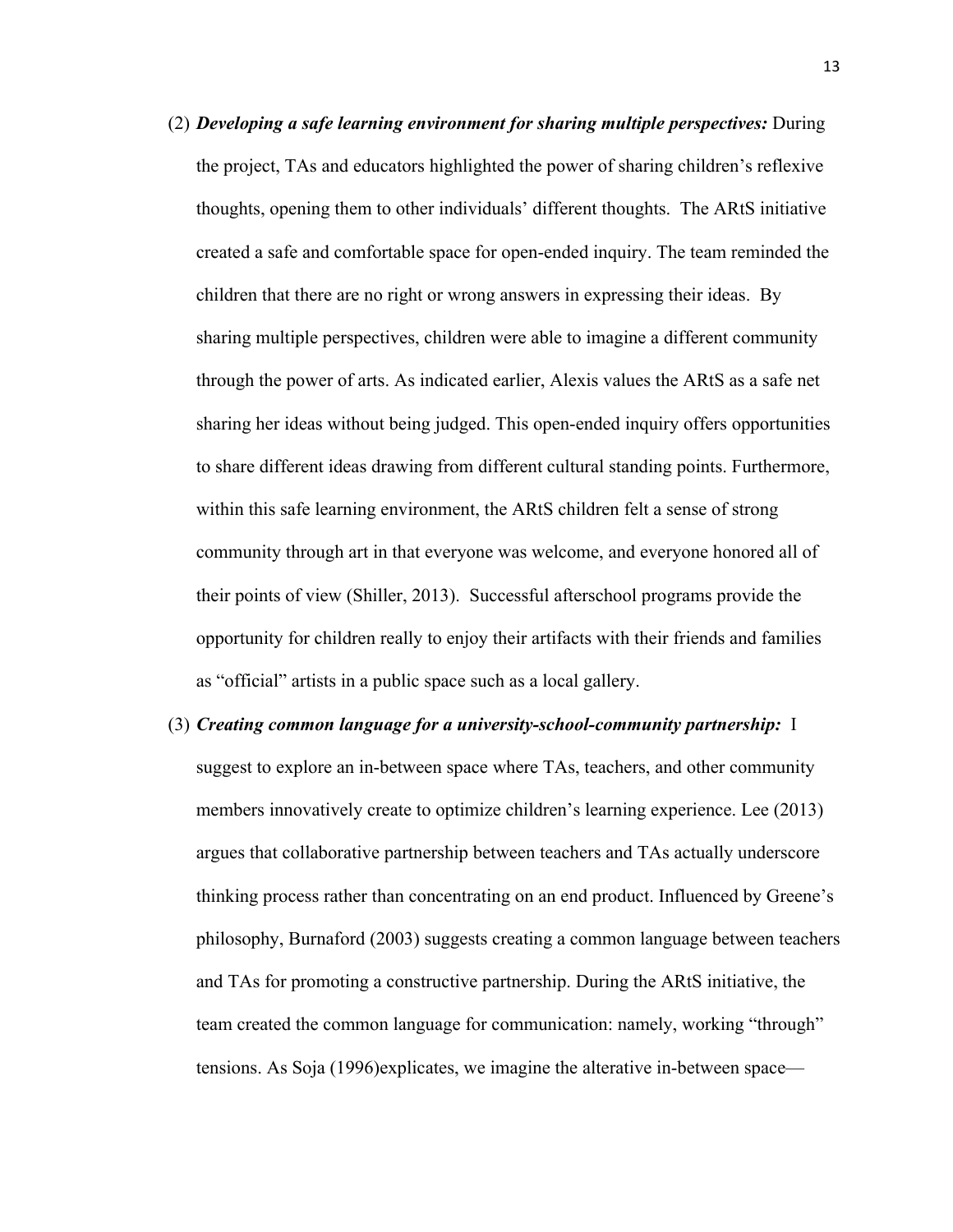space where no fixed, stable definition about collaboration or partnership exists. This incomplete space is always in flux and decisions are made provisionally while respecting multiple perspectives, different ideas, and differentiated approaches to children, education, and art. In examining this in-between space and coining a common language, I recognize the importance of "not stopping" communication among teachers, TA, and community members throughout the project. Throughout the project, sharing children's learning was an important component in continuing communication and sustaining this partnership. This is a great opportunity to remind of the program goals as well as understanding children's standpoints before "adults" makes a decision on behalf of them.

#### **References**

- Burnaford, G. (2003). Language matters: ClChloefying partnerships between teachers and artists. *Teaching Artist Journal, 1*(3), 168-171.
- Dewey, J. (1929). My pedagogic creed. *Journal of the National Education Association, 18*(9), pp. 291-295.
- Dewey, J. (1980). *Art as experience.* New York, NY: Perigee Books.
- Gonzalez, N., Moll, L. C., & Amanti, C. (2005). *Funds of knowledge: Theorizing practices in households, communities, and classrooms.* Mahwah, NJ: Erlbaum.
- Greene, M. (1995). *Releasing the imagination: Essay on education, the arts, and social change*. San Francisco, CA: Jossey-Bass.
- Lee, B. (2013). The process of developing a partnership between teaching artists and teachers. *Teaching Artist Journal, 11*(1), 26-34.